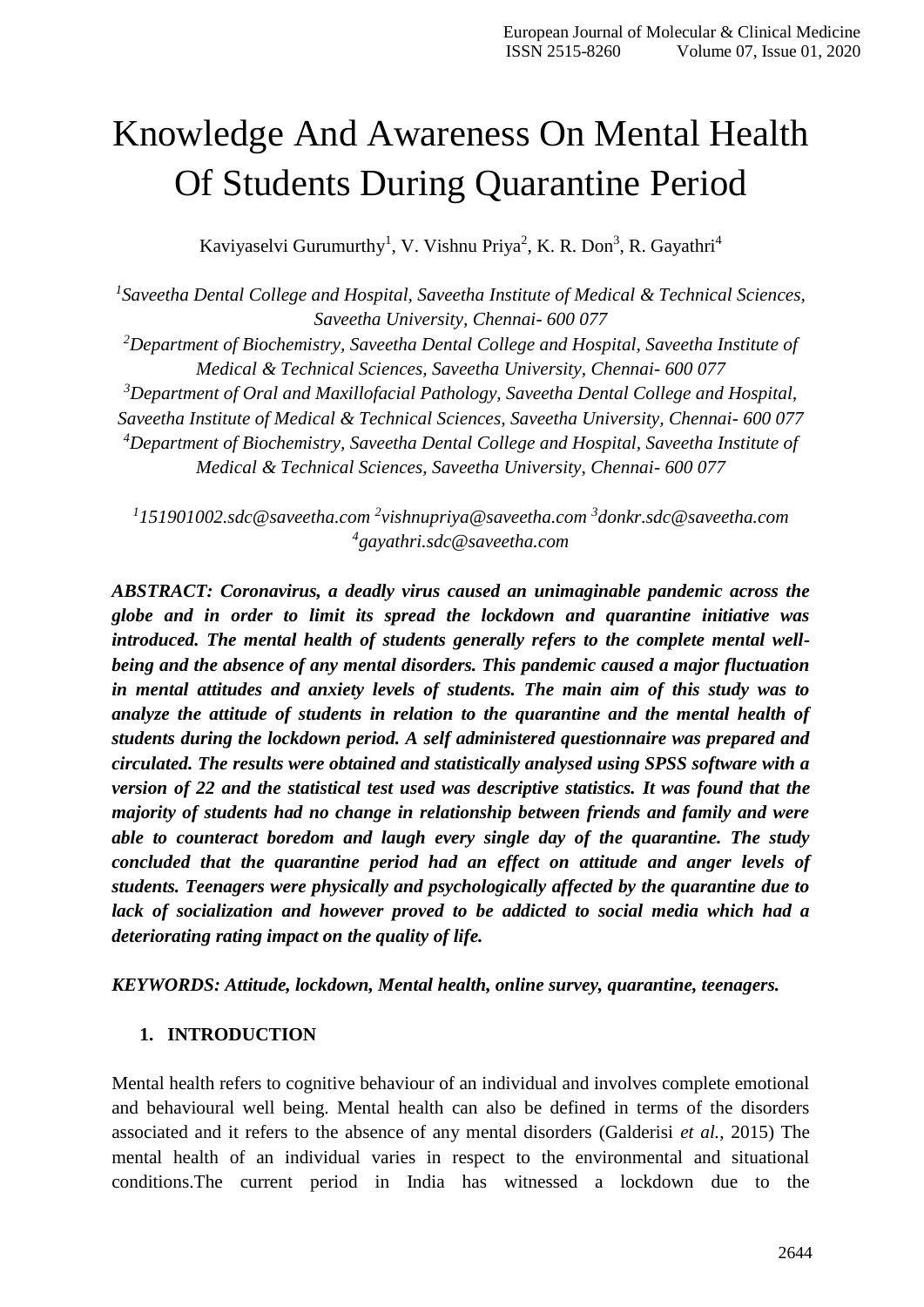coronavirus[.\(Umakanth, Babu and Mohanraj, 2018\)](https://paperpile.com/c/dARbqZ/cseeU) The coronavirus is a deadly disease that affects both mammals and birds and spreads through droplets and touch. To inhibit this spread, the concept of social distancing and isolation was brought into light and the Janta curfew was initiated from the 23rd of March, 2020 [\('Coronavirus](https://paperpile.com/c/dARbqZ/7cOvW) lockdown: What's [allowed](https://paperpile.com/c/dARbqZ/7cOvW) from April 20 and what [isn't', no date\) T](https://paperpile.com/c/dARbqZ/7cOvW)he attitude of a person generally represents the ability of an individual to react to different situations. Understanding the attitude of an individual enhances effective socialisation and thereby enhances work output [\(Eagly and](https://paperpile.com/c/dARbqZ/O1sSY)  [Chaiken, 1993\)](https://paperpile.com/c/dARbqZ/O1sSY) Assessing the mental health of an individual has an impact on thoughts and helps in maintaining relationships, increases adaptability and helps in coping with adversity.(Bo *et al.*[, 2020\)](https://paperpile.com/c/dARbqZ/5etRf)

During quarantine and lock down, children and students require special attention and this is done to ensure that mental depression does not set in. During quarantine, due to restriction from friends and peer groups, students often undergo stress and boredom which has a psychological impact on them (Liu *et al.*[, 2020\).](https://paperpile.com/c/dARbqZ/qoEUU) The reason for the anxiety and depression that occurs is due to the concerned attitude about the uncertain future which causes a feeling of helplessness and grief. 45% of the population have a negative health effect in response to this(*[On Coronavirus Lockdown? Look for Meaning, Not Happiness](https://paperpile.com/c/dARbqZ/8vKfm)*, no date). Further stresses during quarantine could also arise due to fear of infection, frustration, boredom and inadequate supplies and information. Psychological distress in such times is linked to psychiatric history and this distress could be avoided by restricting the time on social media and encouraging students through online platforms such as work from hom[e\(Brooks](https://paperpile.com/c/dARbqZ/dwXII) *et al.*, [2020\). I](https://paperpile.com/c/dARbqZ/dwXII)n rare cases, high burden of mental health among students can lead to mood disorders and sometimes post traumatic (COVID-19) stress which could be due to low self-esteem and lack of self contro[l\(Hossain, Sultana and Purohit, 2020\).](https://paperpile.com/c/dARbqZ/ek2mX) Additional stresses could also occur due to extrovert nature and the socially distant relationship during the quarantine. During the initial phase of lockdown, the Psychological impact ranged from moderate-to-severe but however all previous researches had to have a comparison of mental attitude[.\(Park and Park,](https://paperpile.com/c/dARbqZ/G6lim)  [2020\)](https://paperpile.com/c/dARbqZ/G6lim)

Recent advanced research on nanomaterials ((Wu *et al.*[, 2019\), \(](https://paperpile.com/c/dARbqZ/5Oplg)Wang *et al.*[, 2019\)\)](https://paperpile.com/c/dARbqZ/5Oplg), natural products in health and disease (Ma *et al.*[, 2019\),](https://paperpile.com/c/dARbqZ/hkC0r) (Gan *et al.*[, 2019\),](https://paperpile.com/c/dARbqZ/azvlr) [\(Priya, Jainu and Mohan,](https://paperpile.com/c/dARbqZ/xF3Ob)  [2018\)\)](https://paperpile.com/c/dARbqZ/xF3Ob), studies on cancer biology (Ling *et al.*[, 2010\),](https://paperpile.com/c/dARbqZ/X1eBS) (Li *et al.*[, 2020\),](https://paperpile.com/c/dARbqZ/ebuba) [\(Rengasamy](https://paperpile.com/c/dARbqZ/adUp4) *et al.*, [2018\),](https://paperpile.com/c/dARbqZ/adUp4) [\(Ramya, Priya and Gayathri, 2018\),](https://paperpile.com/c/dARbqZ/hmX4e) [\(Rengasamy](https://paperpile.com/c/dARbqZ/LFJ7Q) *et al.*, 2016), [\(Menon, Priya and](https://paperpile.com/c/dARbqZ/kS165)  [Gayathri, 2016\),](https://paperpile.com/c/dARbqZ/kS165) [\(Surapaneni and Jainu, 2014\)\)](https://paperpile.com/c/dARbqZ/Cn81q) nurtured my passion for research. The idea for this epidemiological survey stemmed from the current interest in our community.The present study was conducted to understand the importance of mental health and mental wellbeing and to maintain balance between personal and professional life in addition to enhancing the quality of relationships and work output. There arises a need to spread Awareness to reduce the suicide rates of students who suffer from depression and boredom. The present study aims at assessing the mental attitude of students and helps in focusing on professional aspects by spreading awareness on the importance of mental health.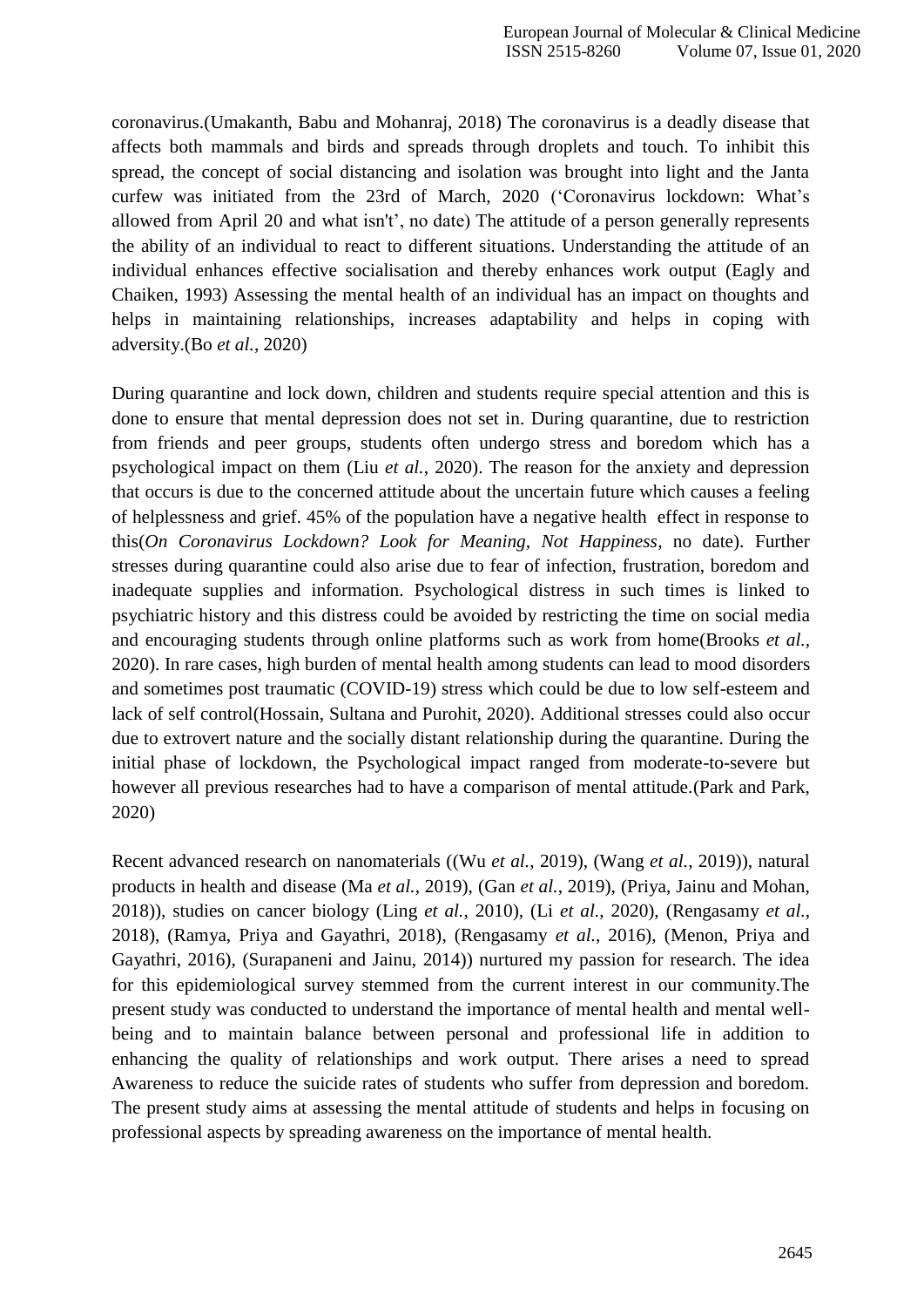## **2. MATERIALS AND METHODS**

A prospective observational study was conducted among students of different age groups which was economical, easy to create, had a wide reach, gathered large data and had a quick interpretation. The approval for this research was obtained from the Scientific review board of Saveetha Dental college, Chennai.

A self administered questionnaire was prepared pertaining to the topic and was circulated among 100 dental students through a google form link. The results were obtained and analysed. The statistical test used was descriptive statistics and the statistical tool was SPSS version 22[.\(Shukri](https://paperpile.com/c/dARbqZ/bgW1I) *et al.*, 2016)

## **3. RESULT AND DISCUSSION**

The data was collected and analysed and it was found that most family members felt that the relationship with their children had improved. Half the population felt mildly anxious on ending the quarantine and a majority engaged in activities to keep themselves occupied and were moderately dependant on social media too and were able to counteract boredom but saw an increase in anger levels.

Majority of the students belonged to the age group 18-20 years. (Figure.1). 79.21% of the population were aware of the reason behind the current lockdown and its initiative while 20.79% were not aware of this step taken. (Figure.2)

49.5% of the students were very excited at the start of the lockdown, 32.67% were mildly happy and 17.82% were affected by this. (Figure.3). 29.7% of the students were not entitled to an opportunity to do something that they loved during this quarantine while 70.3% had this chance. (Figure.4)

36.63% of the population had a relationship with family members that remained unaffected while 63.37% felt a change in relationship. (Figure.5). 71.29% of students were able to laugh at least 10 times a day despite the physical restraint from friends and 28.71% were unable to. (Figure.6)

17.82% of students voted for the scale ranging from 8-10 for being anxious to end the quarantine, 32.67% for 4-7 and 49.5% for 1-3. (Figure.7). 14.98% had an unaffected relationship with friends, 39.60% became more distant and 40.59% for bringing them closer. (Figure.8)

38.61% of students do not engage in activities every day while 61.39% were engaged in different activities. (Figure.9). 31.68% of the students were neither affected nor unaffected by the concept of 'work from home', 23.76% were not affected and 44.55% were directly affected. (Figure.10)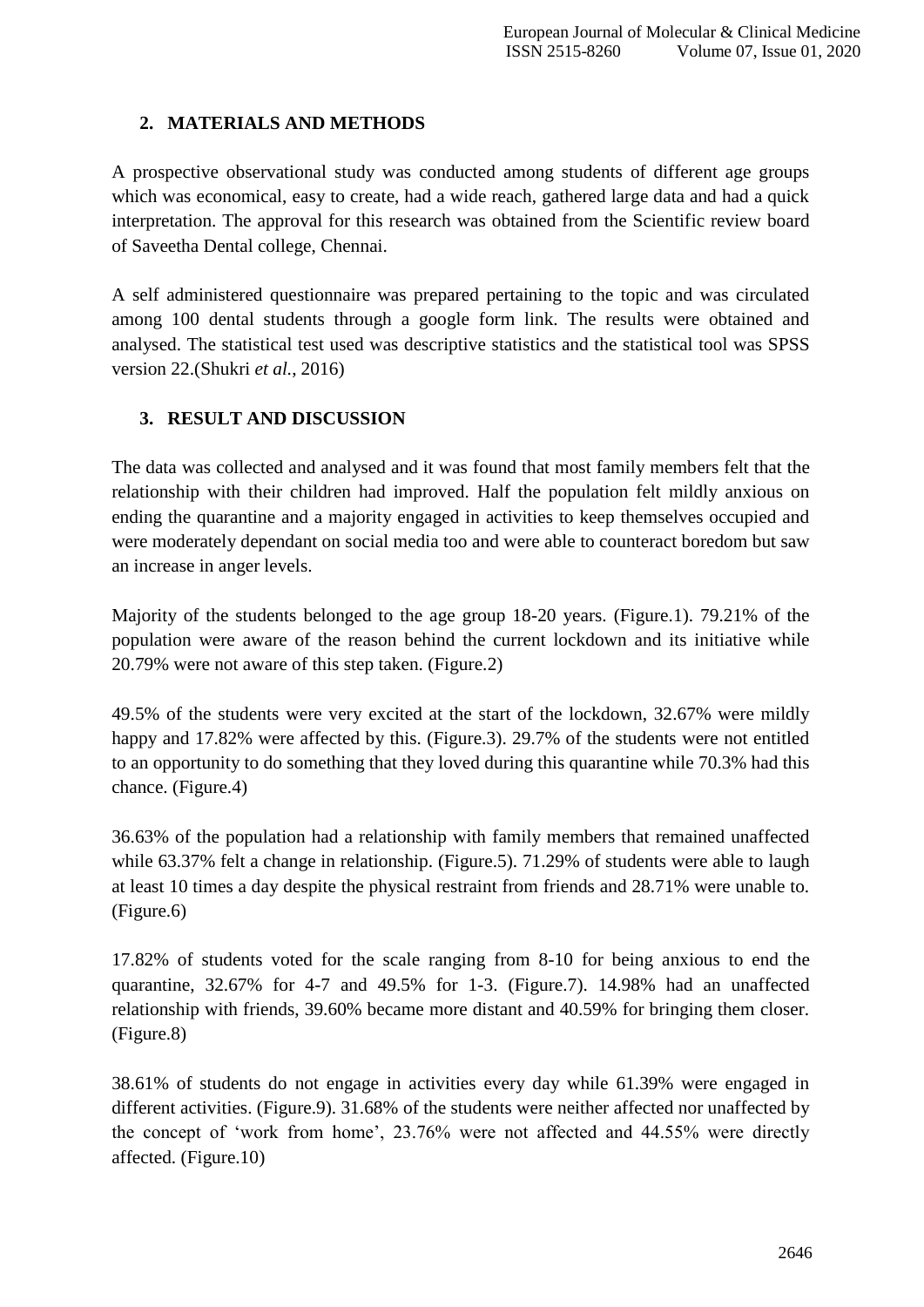14.85% were addicted to social media, 44.55% were moderately dependent and 40.59% were mildly dependent on social media. (Figure.11). 33.66% of students were unable to restrict themselves from social networking while 66.34% would not be to. (Figure.12)

33.66% of students who visualise the quarantine as a negative effect on teenagers while 66.34% visualise the quarantine as a positive effect on teenagers. (Figure.13). 37.62% were unable to counteract boredom every single day while 62.36% had the ability to. (Figure.14)

33.66% of the students did not have an impact on their anger levels during the quarantine. (Figure.15). 71.29% had a change of opinion about the quarantine from the start to the end while 28.71% did not change their opinion. (Figure.16)

Association analysis was also done between age and awareness of the quarantine period (Figure.17), attitude of students during the declaration of holidays (Figure.18), relation between quarantine and activities performed (Figure.19), relationship with family members during quarantine (Figure.20), ability to laugh at least 10 times a day (Figure.21), anxiety levels to terminate the quarantine period (Figure.22), change in relationship among friends (Figure.23), ability to engage in some activity everyday (Figure.24), impact of 'work from home' (Figure.25), dependence on social media (Figure.26), ability to survive without social networking (Figure.27), visualising quarantine as a positive sign among teenagers (Figure.28), ability to counteract boredom during the quarantine (Figure.29), effect of anger levels (Figure.30) and change in opinion on quarantine (Figure.31)

Lack of regular communication caused an increase in anxiety levels of teenagers and stress which can be counteracted by regular exercise and keeping the mind and body healthy. Most of the people quarantined / home isolated, had a fear of being attacked by the virus and an anxiety of being socially wiped out. Psychiatrist believed that there had been a fast increase in the number of cases who suffered from depression and sudden anxiety levels.

The limitations of the study included increase in sample size and increase in number of criteria while future scope included better mental attitude, more positive visualisation of life and a healthier society.

#### **4. CONCLUSION**

Teenagers were physically and psychologically affected by the quarantine due to lack of socialization and however proved to be addicted to social media which had a deteriorating rating impact on the quality of life. More awareness may be provided for the younger generation to make themselves physically active to have a balanced diet in this quarantine period.

#### *Conflict Of Interest*

The author declares that there was no conflict of interest in the present study.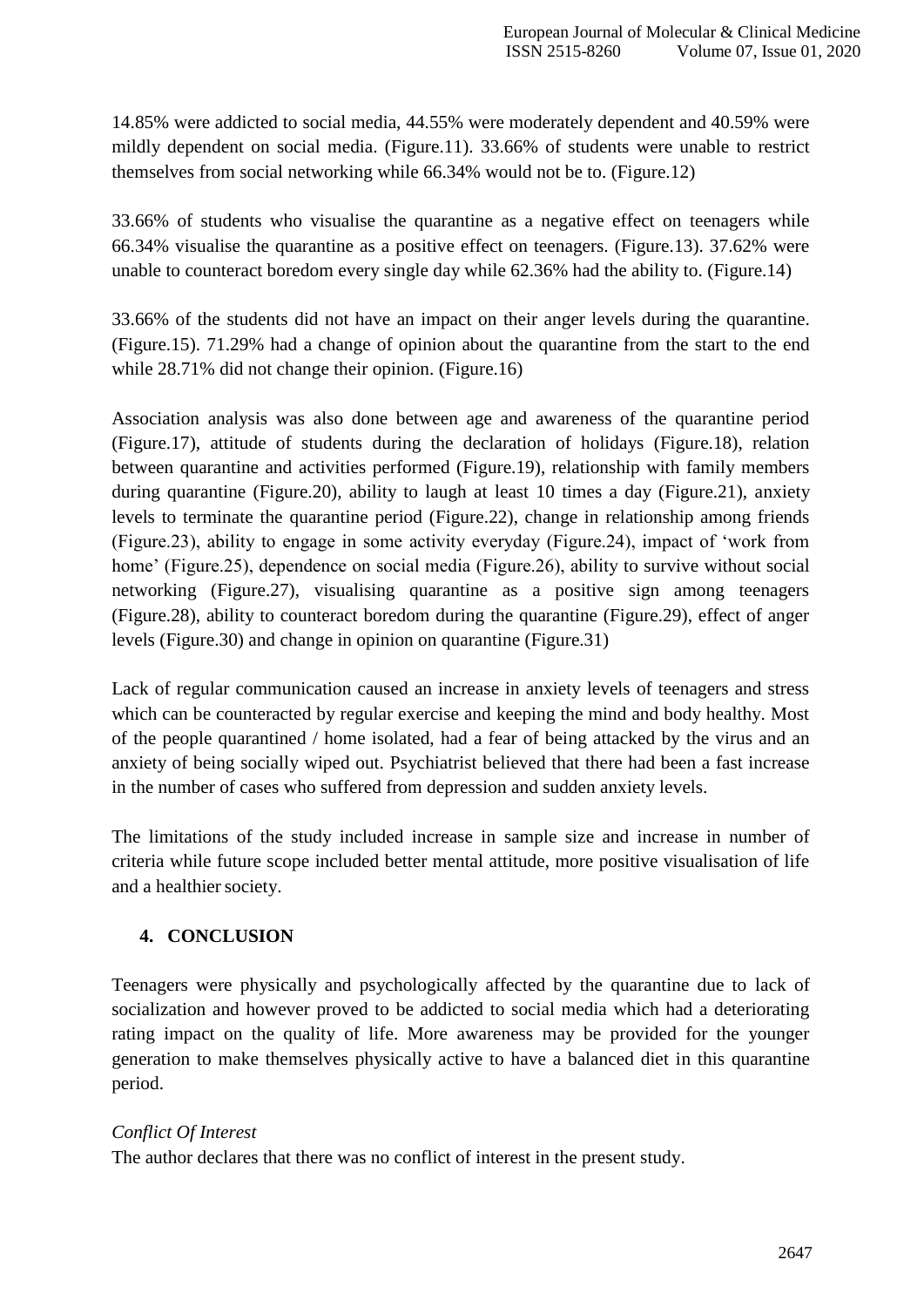#### *Author Contribution*

Kaviyaselvi Gurumurthy: Literature search, data collection, analysis V. Vishnu Priya: Data verification, manuscript drafting K.R.Don: Data verification, manuscript drafting

R. Gayathri: Data analysis, manuscript drafting

### **REFERENCES**

- [1] Banerjee, D. (2020) 'The COVID-19 outbreak: Crucial role the psychiatrists can [play', Asian journal](http://paperpile.com/b/dARbqZ/iYn31) [of psychiatry. Elsevier Science BV, 50, p.](http://paperpile.com/b/dARbqZ/iYn31) 102014.
- [2] Bo, H.-X. et al. (2020) 'Posttraumatic stress symptoms and attitude toward crisis [mental health](http://paperpile.com/b/dARbqZ/5etRf) [services among clinically stable patients with COVID-19 in China',](http://paperpile.com/b/dARbqZ/5etRf)  [Psychological medicine. Cambridge](http://paperpile.com/b/dARbqZ/5etRf) [University Press, pp.](http://paperpile.com/b/dARbqZ/5etRf) 1–2.
- [ 3] [Brooks, S. K. et al. \(2020\) 'The psychological impact of quarantine and how to reduce](http://paperpile.com/b/dARbqZ/dwXII)  [it: rapid review](http://paperpile.com/b/dARbqZ/dwXII) of the evidence', The [Lancet.Elsevier.](http://paperpile.com/b/dARbqZ/dwXII) Available [at:](http://paperpile.com/b/dARbqZ/dwXII) [https://www.sciencedirect.com/science/article/pii/S0140673620304608.](https://www.sciencedirect.com/science/article/pii/S0140673620304608)
- [ 4] ['Coronavirus lockdown: What's allowed from April 20 and what isn't' \(no date\).](http://paperpile.com/b/dARbqZ/7cOvW)  [Available at:](http://paperpile.com/b/dARbqZ/7cOvW) [https://timesofindia.indiatimes.com/india/coronavirus-lockdown-what](https://timesofindia.indiatimes.com/india/coronavirus-lockdown-what-will-be-open-april-20-onwards/articleshow/75232160.cms)[will-be-open-april-20-](https://timesofindia.indiatimes.com/india/coronavirus-lockdown-what-will-be-open-april-20-onwards/articleshow/75232160.cms) [onwards/articleshow/75232160.cms \(Accessed: 4 June](https://timesofindia.indiatimes.com/india/coronavirus-lockdown-what-will-be-open-april-20-onwards/articleshow/75232160.cms) 2020).
- [ 5] [Eagly, A. H. and Chaiken, S. \(1993\) 'The psychology of attitudes'. psycnet.apa.org,](http://paperpile.com/b/dARbqZ/O1sSY)  [794. Available at:](http://paperpile.com/b/dARbqZ/O1sSY) [https://psycnet.apa.org/fulltext/1992-98849-000.pdf.](https://psycnet.apa.org/fulltext/1992-98849-000.pdf)
- [6] Galderisi, S. et al. (2015) 'Toward a new definition of mental health', World [psychiatry: official](http://paperpile.com/b/dARbqZ/mSdB7) [journal of the World Psychiatric Association . Wiley Online](http://paperpile.com/b/dARbqZ/mSdB7)  [Library, 14\(2\), pp.](http://paperpile.com/b/dARbqZ/mSdB7) 231–233.
- [ 7] [Gan, H. et al. \(2019\) 'Zingerone induced caspase-dependent apoptosis in MCF-7 cells](http://paperpile.com/b/dARbqZ/azvlr)  [and prevents 7,](http://paperpile.com/b/dARbqZ/azvlr) 12-dimethylbenz (a) [anthracene-induced mammary carcinogenesis in](http://paperpile.com/b/dARbqZ/azvlr)  [experimental rats', Journal of](http://paperpile.com/b/dARbqZ/azvlr) [biochemical and molecular toxicology. Wiley Online](http://paperpile.com/b/dARbqZ/azvlr)  [Library, 33\(10\), p.](http://paperpile.com/b/dARbqZ/azvlr) e22387.
- [ 8] [Hossain, M. M., Sultana, A. and Purohit, N. \(2020\) 'Mental Health Outcomes of](http://paperpile.com/b/dARbqZ/ek2mX)  [Quarantine and](http://paperpile.com/b/dARbqZ/ek2mX) [Isolation for Infection Prevention: A Systematic Umbrella Review of](http://paperpile.com/b/dARbqZ/ek2mX)  [the Global Evidence', Available at](http://paperpile.com/b/dARbqZ/ek2mX) [SSRN 3561265. doi: 10.2139/ssrn.3561265.](http://paperpile.com/b/dARbqZ/ek2mX)
- [ 9] [Ling, H. et al. \(2010\) '6-Shogaol, an active constituent of ginger, inhibits breast](http://paperpile.com/b/dARbqZ/X1eBS)  [cancer cell invasion](http://paperpile.com/b/dARbqZ/X1eBS) [by reducing matrix metalloproteinase-9 expression via blockade](http://paperpile.com/b/dARbqZ/X1eBS)  [of nuclear factor-κB activation', British](http://paperpile.com/b/dARbqZ/X1eBS) [journal of pharmacology. Wiley Online](http://paperpile.com/b/dARbqZ/X1eBS)  [Library, 161\(8\), pp.](http://paperpile.com/b/dARbqZ/X1eBS) 1763–1777.
- [10] Liu, J. J. et al. (2020) 'Mental health considerations for children quarantined because [of COVID-19',](http://paperpile.com/b/dARbqZ/qoEUU) [The Lancet Child & Adolescent Health. Elsevier, 4\(5\), pp.](http://paperpile.com/b/dARbqZ/qoEUU) 347–349.
- [11] Li, Z. et al. (2020) 'Apoptotic induction and anti-metastatic activity of eugenol [encapsulated chitosan](http://paperpile.com/b/dARbqZ/ebuba) [nanopolymer on rat glioma C6 cells via alleviating the MMP](http://paperpile.com/b/dARbqZ/ebuba)  [signaling pathway', Journal of](http://paperpile.com/b/dARbqZ/ebuba) [photochemistry and photobiology. B, Biology.](http://paperpile.com/b/dARbqZ/ebuba)  [Elsevier, 203, p.](http://paperpile.com/b/dARbqZ/ebuba) 111773.
- [12] Ma, Y. et al. (2019) 'Sesame Inhibits Cell Proliferation and Induces Apoptosis [through Inhibition of](http://paperpile.com/b/dARbqZ/hkC0r) [STAT-3 Translocation in Thyroid Cancer Cell Lines \(FTC-](http://paperpile.com/b/dARbqZ/hkC0r)[133\)', Biotechnology and bioprocess](http://paperpile.com/b/dARbqZ/hkC0r) [engineering: BBE. Springer, 24\(4\), pp.](http://paperpile.com/b/dARbqZ/hkC0r) 646–652.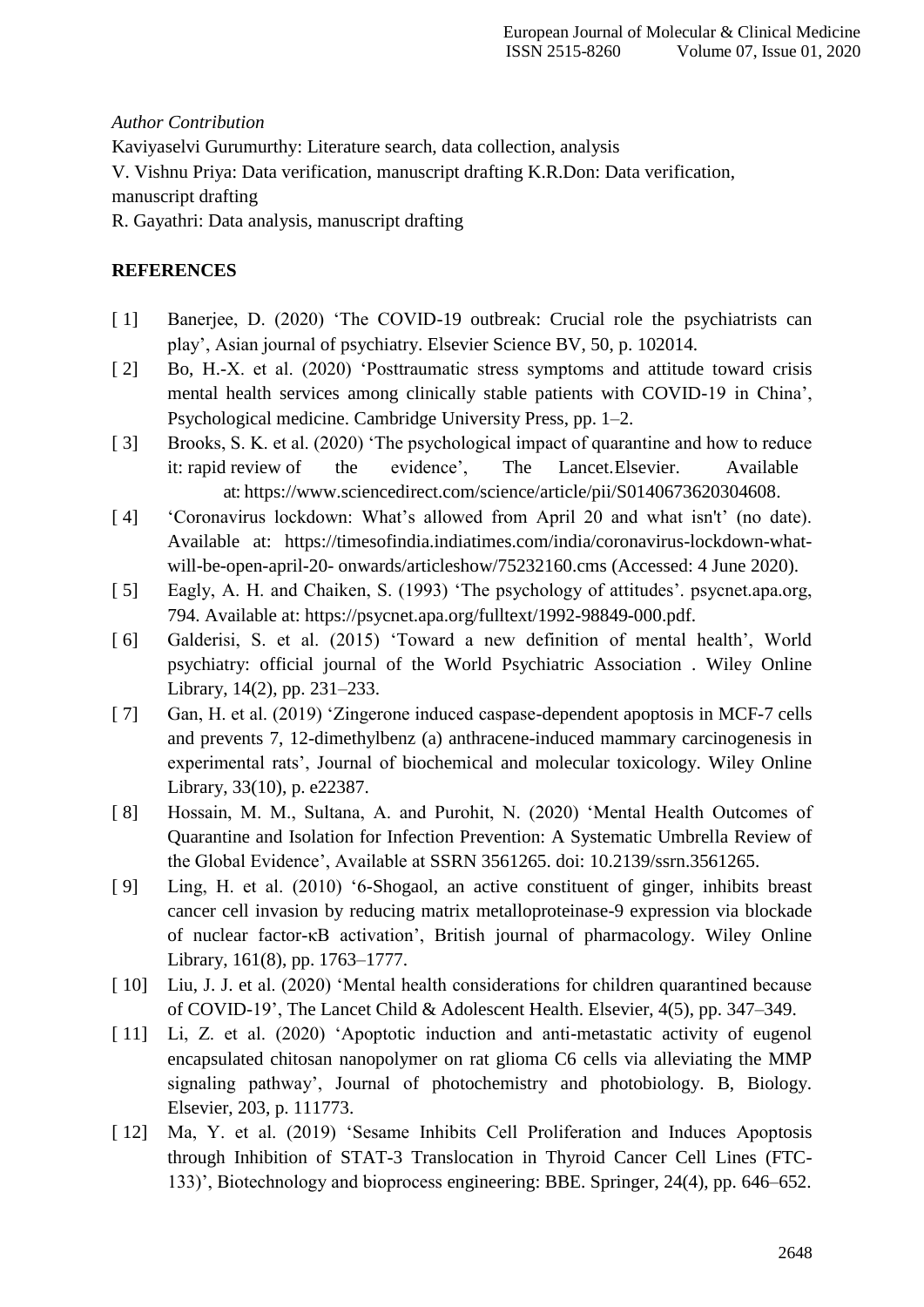- [ 13] [Menon, A., Priya, P. V. and Gayathri, R. \(2016\) 'Preliminary phytochemical analysis](http://paperpile.com/b/dARbqZ/kS165)  [and](http://paperpile.com/b/dARbqZ/kS165) [cytotoxicity potential of pineapple extract on oral cancer cell lines', Asian J](http://paperpile.com/b/dARbqZ/kS165)  [Pharm Clin Res, 9, pp. 140–](http://paperpile.com/b/dARbqZ/kS165) [143.](http://paperpile.com/b/dARbqZ/kS165)
- [ 14] On Coronavirus Lockdown? Look for Meaning, Not Happiness (no date) Association for Psychological Science - APS. Available at: [https://www.psychologicalscience.org/news/on-coronavirus-](https://www.psychologicalscience.org/news/on-coronavirus-lockdown-look-for-meaning-not-happiness.html) [lockdown-look-for](https://www.psychologicalscience.org/news/on-coronavirus-lockdown-look-for-meaning-not-happiness.html)[meaning-not-happiness.html \(Accessed: 4 June](https://www.psychologicalscience.org/news/on-coronavirus-lockdown-look-for-meaning-not-happiness.html) 2020).
- [ 15] Park, S.-C. and Park, Y. C. (2020) 'Mental health care measures in response to the [2019 novel](http://paperpile.com/b/dARbqZ/G6lim) [coronavirus outbreak in Korea', Psychiatry investigation. Korean](http://paperpile.com/b/dARbqZ/G6lim)  [Neuropsychiatric Association, 17\(2\), p.](http://paperpile.com/b/dARbqZ/G6lim) [85.](http://paperpile.com/b/dARbqZ/G6lim)
- [16] Ponnulakshmi, R. et al. (2019) 'In silico and in vivo analysis to identify the [antidiabetic activity of](http://paperpile.com/b/dARbqZ/GRaMa) [beta sitosterol in adipose tissue of high fat diet and sucrose](http://paperpile.com/b/dARbqZ/GRaMa)  [induced type-2 diabetic experimental rats',](http://paperpile.com/b/dARbqZ/GRaMa) [Toxicology mechanisms and methods.](http://paperpile.com/b/dARbqZ/GRaMa)  [Taylor & Francis, 29\(4\), pp.](http://paperpile.com/b/dARbqZ/GRaMa) 276–290.
- [ 17] [Priya, V. V., Jainu, M. and Mohan, S. K. \(2018\) 'Biochemical evidence for the](http://paperpile.com/b/dARbqZ/xF3Ob)  [antitumor potential of](http://paperpile.com/b/dARbqZ/xF3Ob) [Garcinia mangostana Linn. on diethylnitrosamine-induced](http://paperpile.com/b/dARbqZ/xF3Ob)  [hepatic carcinoma', Pharmacognosy magazine.](http://paperpile.com/b/dARbqZ/xF3Ob) [Wolters Kluwer--Medknow](http://paperpile.com/b/dARbqZ/xF3Ob)  [Publications, 14\(54\), p.](http://paperpile.com/b/dARbqZ/xF3Ob) 186.
- [ 18] [Ramya, G., Priya, V. V. and Gayathri, R. \(2018\) 'Cytotoxicity of strawberry extract](http://paperpile.com/b/dARbqZ/hmX4e)  [on oral cancer](http://paperpile.com/b/dARbqZ/hmX4e) [cell line', Asian J Pharm Clin Res, 11, pp.](http://paperpile.com/b/dARbqZ/hmX4e) 353–355.
- [ 19] Rengasamy, G. et al. (2016) 'Characterization, Partial Purification of Alkaline [Protease from](http://paperpile.com/b/dARbqZ/LFJ7Q) [Intestinal Waste of Scomberomorus Guttatus and Production of](http://paperpile.com/b/dARbqZ/LFJ7Q)  [Laundry Detergent with Alkaline Protease](http://paperpile.com/b/dARbqZ/LFJ7Q) [Additive', INDIAN JOURNAL OF](http://paperpile.com/b/dARbqZ/LFJ7Q)  [PHARMACEUTICAL EDUCATION AND RESEARCH. ASSOC](http://paperpile.com/b/dARbqZ/LFJ7Q) [PHARMACEUTICAL](http://paperpile.com/b/dARbqZ/LFJ7Q) TEACHERS INDIA AL-AMEEN COLL PHARMACY, OPP [LALBACH](http://paperpile.com/b/dARbqZ/LFJ7Q) MAIN
- $[20]$  […, 50\(2\), pp. S59–S67.](http://paperpile.com/b/dARbqZ/LFJ7Q)
- [ 21] Rengasamy, G. et al. (2018) 'Cytotoxic and apoptotic potential of Myristica fragrans [Houtt. \(mace\)](http://paperpile.com/b/dARbqZ/adUp4) [extract on human oral epidermal carcinoma KB cell lines', Brazilian](http://paperpile.com/b/dARbqZ/adUp4)  [Journal of Pharmaceutical Sciences.](http://paperpile.com/b/dARbqZ/adUp4) [Faculdade de Ciências Farmacêuticas da](http://paperpile.com/b/dARbqZ/adUp4)  [Universidade de São Paulo, 54\(3\). doi:](http://paperpile.com/b/dARbqZ/adUp4) [10.1590/s2175-](http://paperpile.com/b/dARbqZ/adUp4) [97902018000318028](http://paperpile.com/b/dARbqZ/adUp4)[.](http://dx.doi.org/10.1590/s2175-97902018000318028)
- [ 22] Roy, D. et al. (2020) 'Study of knowledge, attitude, anxiety & perceived mental [healthcare need in](http://paperpile.com/b/dARbqZ/rK8XL) [Indian population during COVID-19 pandemic', Asian journal of](http://paperpile.com/b/dARbqZ/rK8XL)  [psychiatry. Elsevier, 51, p.](http://paperpile.com/b/dARbqZ/rK8XL) 102083.
- [ 23] Shukri, N. M. M. et al. (2016) 'Awareness in childhood obesity', Research Journal of [Pharmacy and](http://paperpile.com/b/dARbqZ/bgW1I) [Technology. A & V Publications, 9\(10\), pp.](http://paperpile.com/b/dARbqZ/bgW1I) 1658–1662.
- [ 24] Surapaneni, K. M. and Jainu, M. (2014) 'Comparative effect of pioglitazone, [quercetin and hydroxy](http://paperpile.com/b/dARbqZ/Cn81q) [citric acid on the status of lipid peroxidation and antioxidants](http://paperpile.com/b/dARbqZ/Cn81q)  [in experimental non-alcoholic](http://paperpile.com/b/dARbqZ/Cn81q) [steatohepatitis', Journal of physiology and](http://paperpile.com/b/dARbqZ/Cn81q)  [pharmacology: an official journal of the Polish Physiological](http://paperpile.com/b/dARbqZ/Cn81q) [Society. jpp.krakow.pl,](http://paperpile.com/b/dARbqZ/Cn81q)  [65\(1\), pp.](http://paperpile.com/b/dARbqZ/Cn81q) 67–74.
- [ 25] Umakanth, K., Babu, K. Y. and Mohanraj, K. G. (2018) 'Morphological and [morphometrical](http://paperpile.com/b/dARbqZ/cseeU) [analysis of Chassaignac's tubercle in dry human cervical vertebrae',](http://paperpile.com/b/dARbqZ/cseeU)  [Drug Invention Today.](http://paperpile.com/b/dARbqZ/cseeU) [search.ebscohost.com,](http://paperpile.com/b/dARbqZ/cseeU) 10(10). Available at[:](http://paperpile.com/b/dARbqZ/cseeU)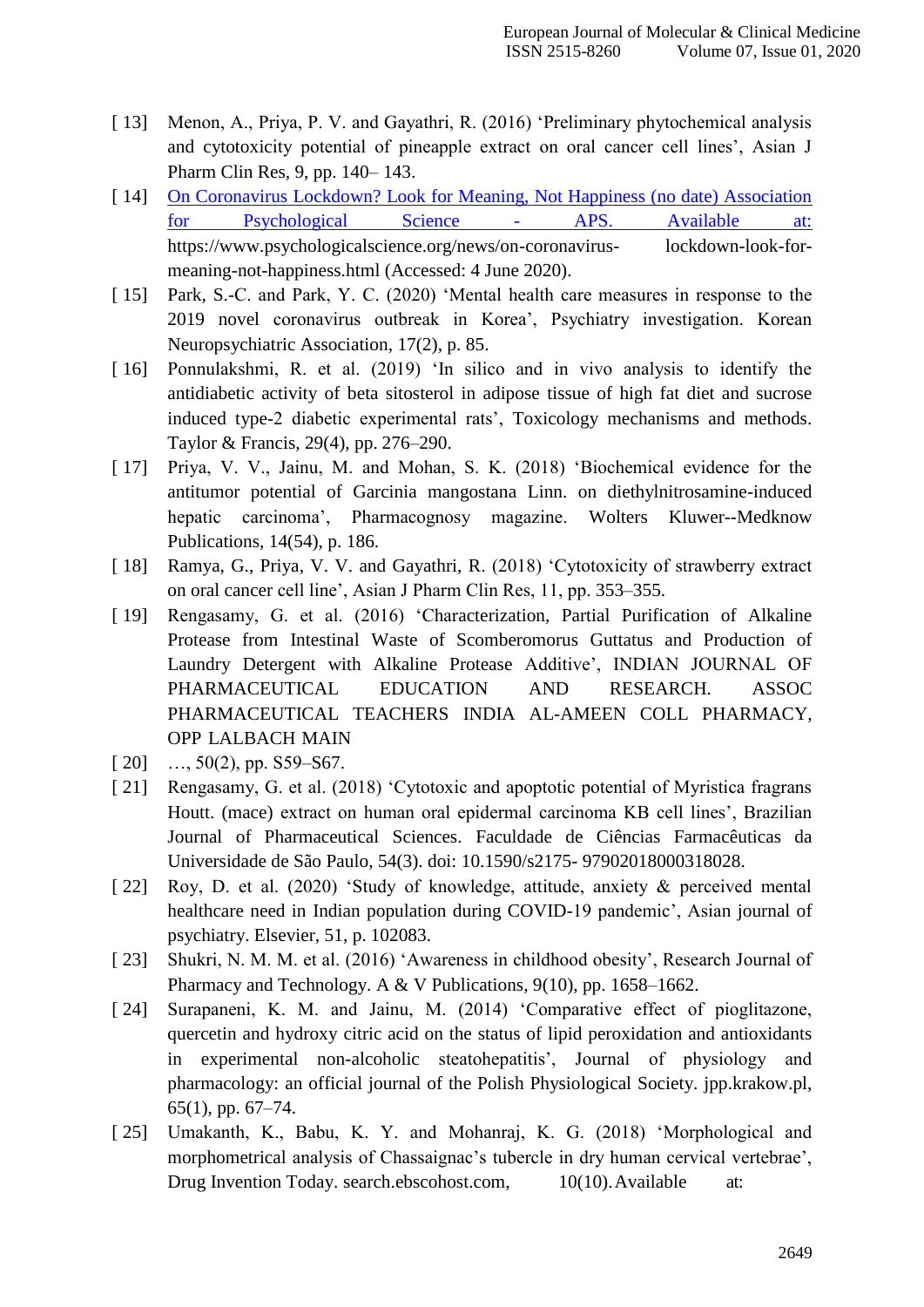[http://search.ebscohost.com/login.aspx?direct=true&profile=ehost&scope=site&autht](http://search.ebscohost.com/login.aspx?direct=true&profile=ehost&scope=site&authtype=crawler&jrnl=09757619&AN=131602171&h=NLiZSXDhrGjF6HmdJKyPK2lNwhOjHfule%2Bb4Surq6k6kfelM6J8ZUo43tOLOFH1v9yBeiJJjfyHGwT3Dc5PfgA%3D%3D&crl=c) [ype=crawler&jrnl=0](http://search.ebscohost.com/login.aspx?direct=true&profile=ehost&scope=site&authtype=crawler&jrnl=09757619&AN=131602171&h=NLiZSXDhrGjF6HmdJKyPK2lNwhOjHfule%2Bb4Surq6k6kfelM6J8ZUo43tOLOFH1v9yBeiJJjfyHGwT3Dc5PfgA%3D%3D&crl=c)

[9757619&AN=131602171&h=NLiZSXDhrGjF6HmdJKyPK2lNwhOjHfule%2Bb4S](http://search.ebscohost.com/login.aspx?direct=true&profile=ehost&scope=site&authtype=crawler&jrnl=09757619&AN=131602171&h=NLiZSXDhrGjF6HmdJKyPK2lNwhOjHfule%2Bb4Surq6k6kfelM6J8ZUo43tOLOFH1v9yBeiJJjfyHGwT3Dc5PfgA%3D%3D&crl=c) [urq6k6kfelM6J8ZUo](http://search.ebscohost.com/login.aspx?direct=true&profile=ehost&scope=site&authtype=crawler&jrnl=09757619&AN=131602171&h=NLiZSXDhrGjF6HmdJKyPK2lNwhOjHfule%2Bb4Surq6k6kfelM6J8ZUo43tOLOFH1v9yBeiJJjfyHGwT3Dc5PfgA%3D%3D&crl=c) [43tOLOFH1v9yBeiJJjfyHGwT3Dc5PfgA%3D%3D&crl=c.](http://search.ebscohost.com/login.aspx?direct=true&profile=ehost&scope=site&authtype=crawler&jrnl=09757619&AN=131602171&h=NLiZSXDhrGjF6HmdJKyPK2lNwhOjHfule%2Bb4Surq6k6kfelM6J8ZUo43tOLOFH1v9yBeiJJjfyHGwT3Dc5PfgA%3D%3D&crl=c)

- [ 26] Wang, Y. et al. (2019) 'Synthesis of Zinc oxide nanoparticles from Marsdenia [tenacissima inhibits](http://paperpile.com/b/dARbqZ/UdTtB) [the cell proliferation and induces apoptosis in laryngeal cancer](http://paperpile.com/b/dARbqZ/UdTtB)  [cells \(Hep-2\)', Journal of photochemistry](http://paperpile.com/b/dARbqZ/UdTtB) [and photobiology. B, Biology. Elsevier,](http://paperpile.com/b/dARbqZ/UdTtB)  201, p. [111624.](http://paperpile.com/b/dARbqZ/UdTtB)
- [ 27] Wu, F. et al. (2019) 'Biologically synthesized green gold nanoparticles from Siberian [ginseng induce](http://paperpile.com/b/dARbqZ/5Oplg) [growth-inhibitory effect on melanoma cells \(B16\)', Artificial cells,](http://paperpile.com/b/dARbqZ/5Oplg)  [nanomedicine, and biotechnology .](http://paperpile.com/b/dARbqZ/5Oplg) [Taylor & Francis, 47\(1\), pp. 3297–3305.](http://paperpile.com/b/dARbqZ/5Oplg)



Figure.1- Pie chart showing percentage distribution of responses on age group of participants. About 37%- 18-20 years (blue), 2%- 21-23 years (red) and 38%- 24-26 years (green) had participated in the survey.

Majority of participants belonged to the age group of 24-26 years.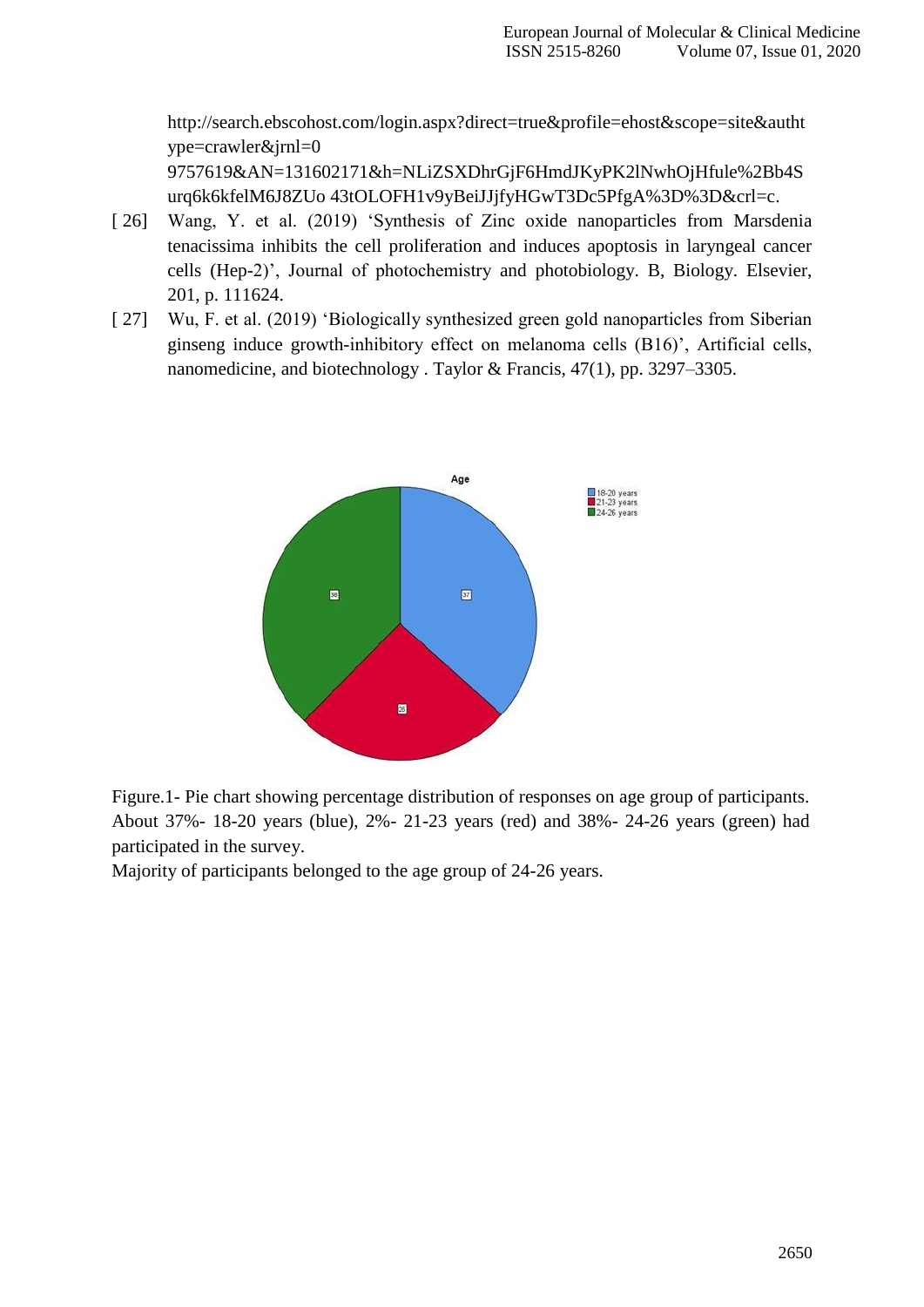

Figure.2- Pie chart showing percentage distribution of responses on awareness of the quarantine period.

About 79.21% were aware (red) and 20.79%- unaware (blue). Higher number of participants had responded to being aware of the quarantine period (79.21%).



Figure.3- Pie chart showing percentage distribution of responses on attitude of students during the declaration of holidays. About 17.82% perceived their attitude as unaffected (blue), 32.67%- mildly happy (red) and 49.50%- very excited (green). Higher number of participants had responded very excited (49.50%).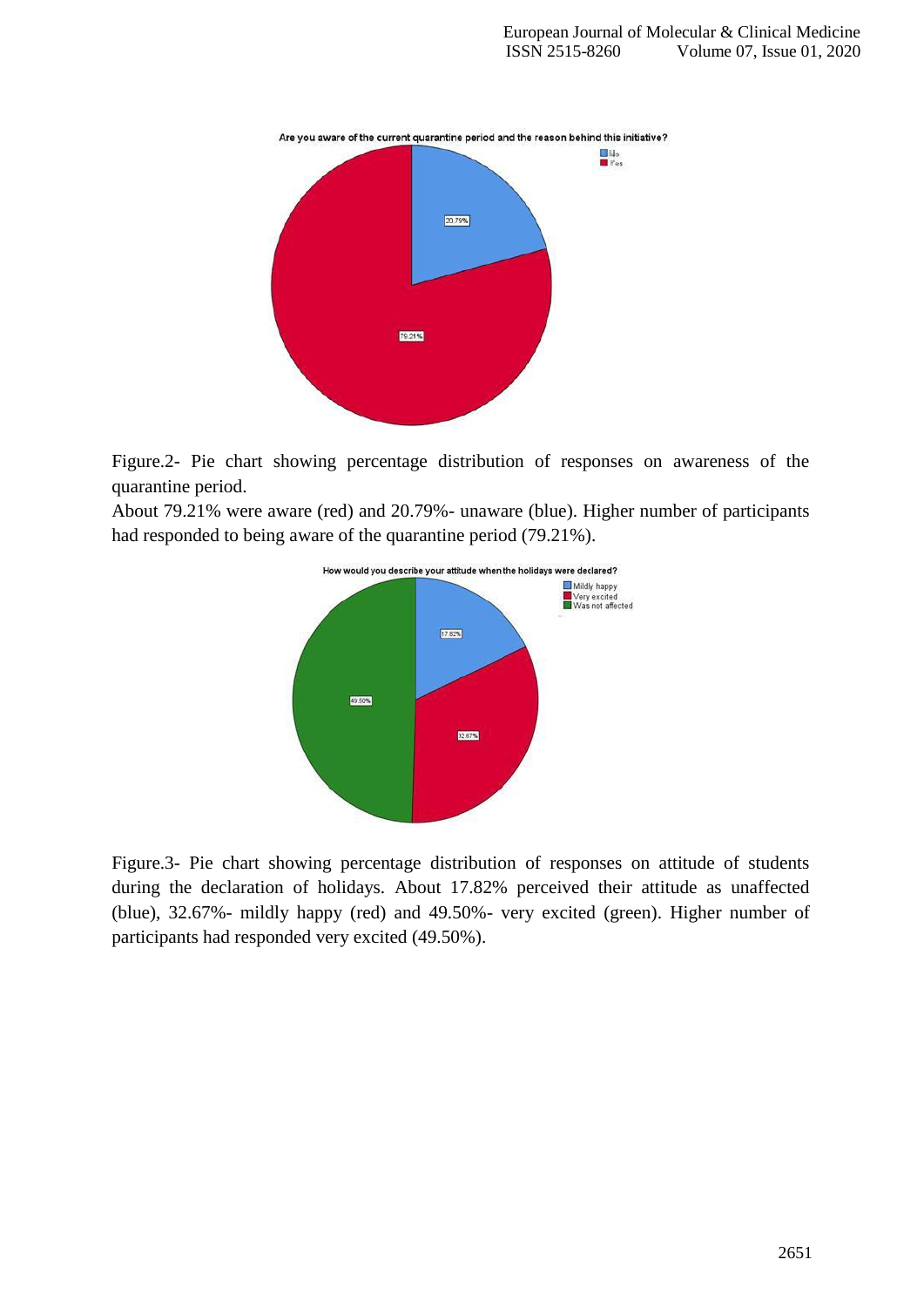

Figure.4- Pie chart showing percentage distribution of responses on relation between quarantine and activities performed. About 29.70% perceived they did not get an opportunity to do something they loved (blue) and 70.30%- yes (red). Higher number of participants had responded yes (70.30%).



Figure.5- Pie chart showing percentage distribution of responses on relationship with family members during quarantine. About 36.63% perceived their relationship remained unaffected (blue) and 63.37%- their relationship improved (red). Higher number of participants had responded yes (63.37%).

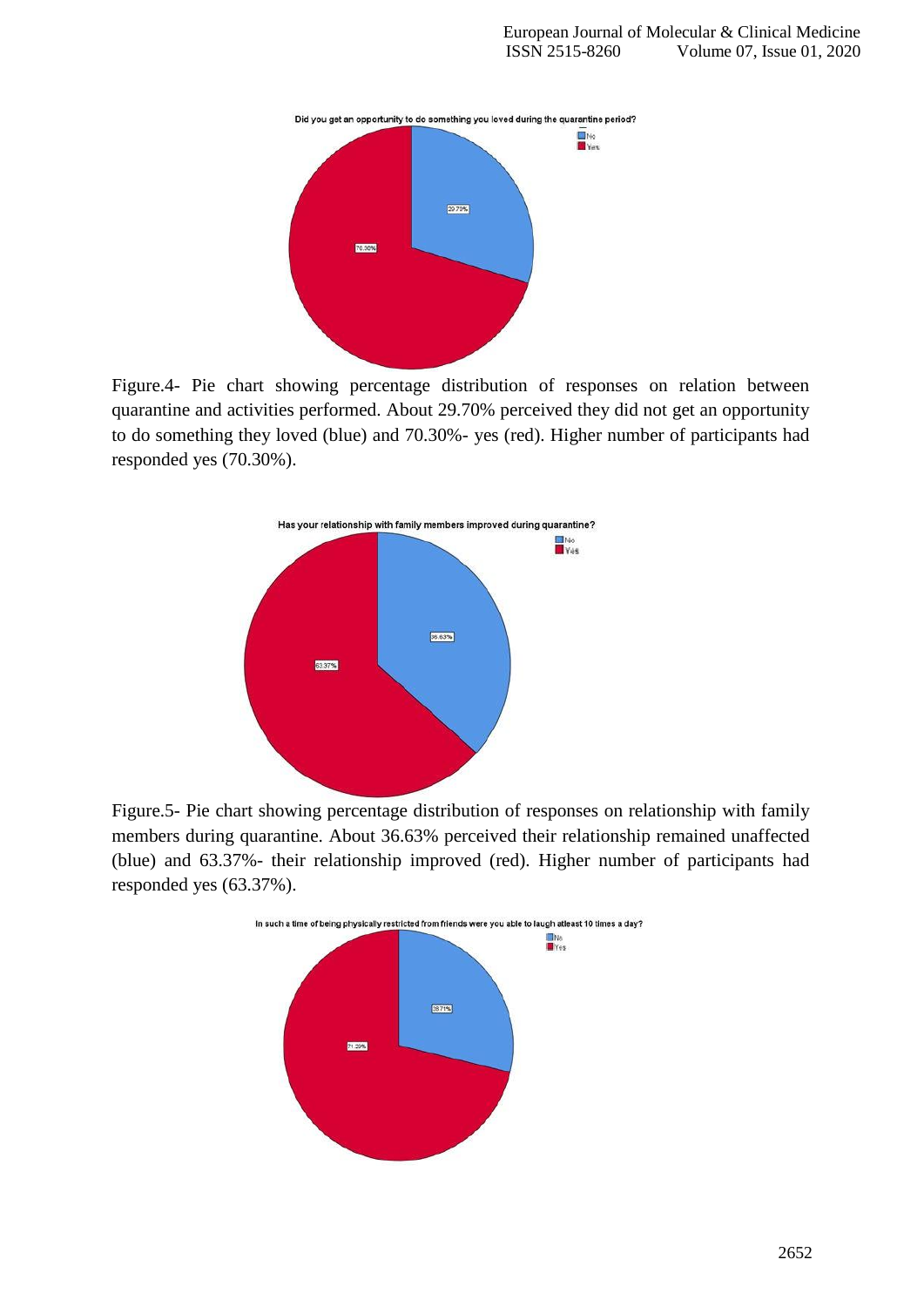Figure.6- Pie chart showing percentage distribution of responses on ability to laugh at least 10 times a day. About 28.71% perceived they were unable to laugh at least 10 times a day (blue) and 71.29%- they were able to laugh at least 10 times a day (red). Higher number of participants had responded yes (71.29%).



Figure.7- Pie chart showing percentage distribution of responses on anxiety levels to terminate the quarantine period. About 17.82% perceived they were severely anxious to terminate the quarantine (blue), 32.67%- they were moderately anxious (red) and 49.50% they were mildly anxious (green). Higher number of participants had responded 1-3 (49.50%).



Figure.8- Pie chart showing percentage distribution of responses on change in relationship among friends. About 19.80% perceived their relationship to be unaffected (blue), 39.60% became more distant (red) and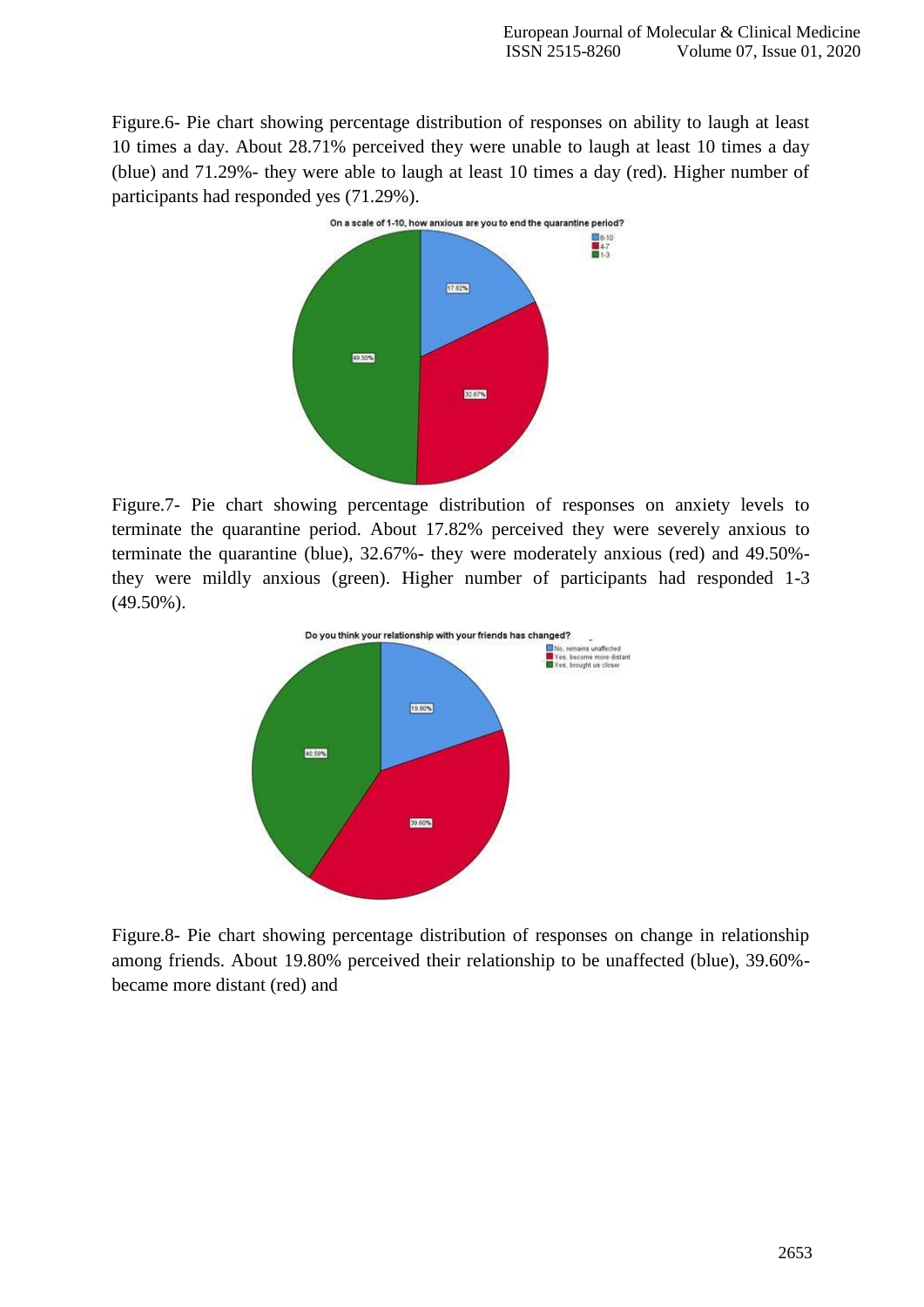40.59%- brought them closer (green). Higher number of participants had responded that their relationship had brought them closer (40.59%).



Figure.9- Pie chart showing percentage distribution of responses on ability to engage in some activity everyday. About 38.61% perceived they were unable to engage in some activity everyday (blue), 61.39%- were able to engage in some activity everyday (red). Higher number of participants had responded that they were able to engage in some activity everyday (61.39%).



Figure.10- Pie chart showing percentage distribution of responses on impact of 'work from home'. About 31.68% perceived that they might be impacted due to work from home (blue), 23.76%- they are not impacted due to work from home (red) and 44.55%- they are impacted (green). Higher number of participants had responded that they were impacted by work from home (44.55%).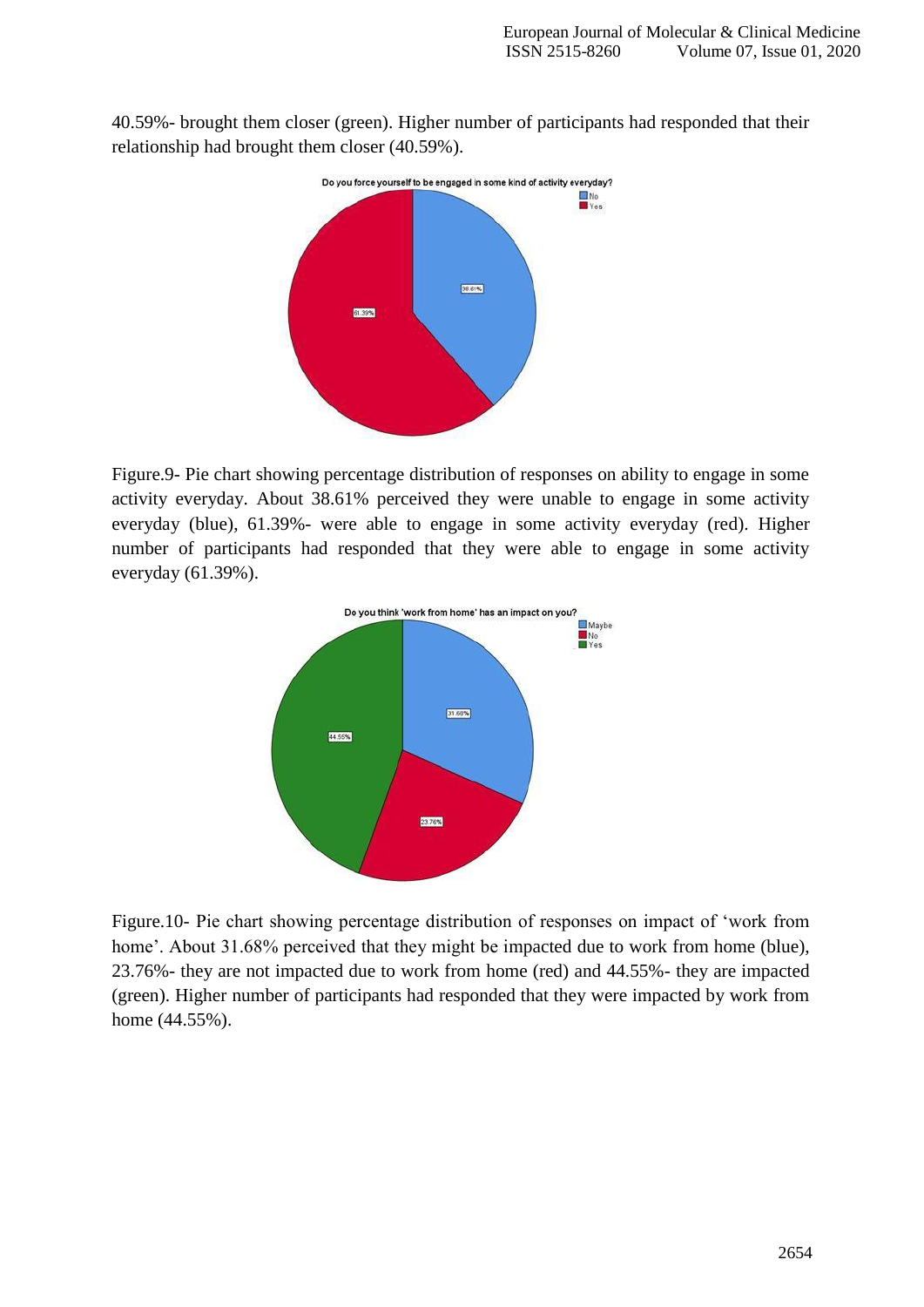

Figure.11- Pie chart showing percentage distribution of responses on dependence on social media. About 14.85% perceived that they were addicted to social media (blue), 44.55% moderately dependant (red) and

40.59%- mildly dependant (green). Higher number of participants had responded that they were moderately dependent on social media (44.55%).



Figure.12- Pie chart showing percentage distribution of responses on ability to survive without social networking. About 33.66% perceived that they would be able to survive without social networking (blue), 66.34%- able to survive without social networking (red). Higher number of participants had responded that they were able to survive without social networking (66.34%).

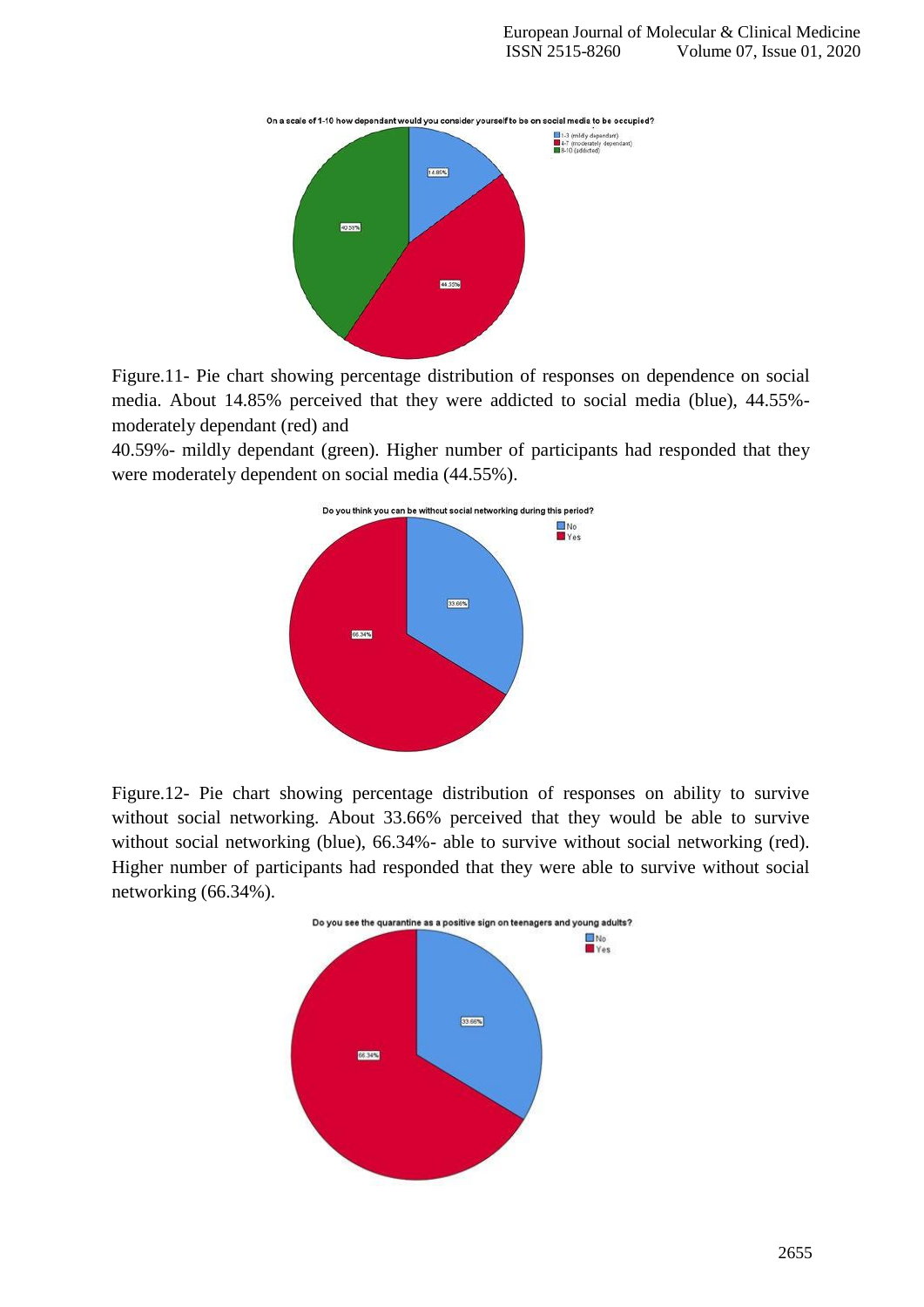Figure.13- Pie chart showing percentage distribution of responses on visualising quarantine as a positive sign among teenagers. About 33.66% perceived quarantine as a negative sign (blue), 66.34%- perceived quarantine as a positive sign (red). Higher number of participants had responded that the quarantine was a positive sign (66.34%).



Figure.14- Pie chart showing percentage distribution of responses on ability to counteract boredom during the quarantine. About 37.62% perceived they were unable to counteract boredom (blue), 62.38%- were

able to counteract boredom (red). Higher number of participants had responded that they were able to counteract boredom (62.38%).



Figure.15- Pie chart showing percentage distribution of responses on effect of anger levels. About 33.66% perceived that their anger levels remained unaffected (blue), 66.34%- anger levels varied (red). Higher number of participants had responded that their anger levels had been affected (66.34%).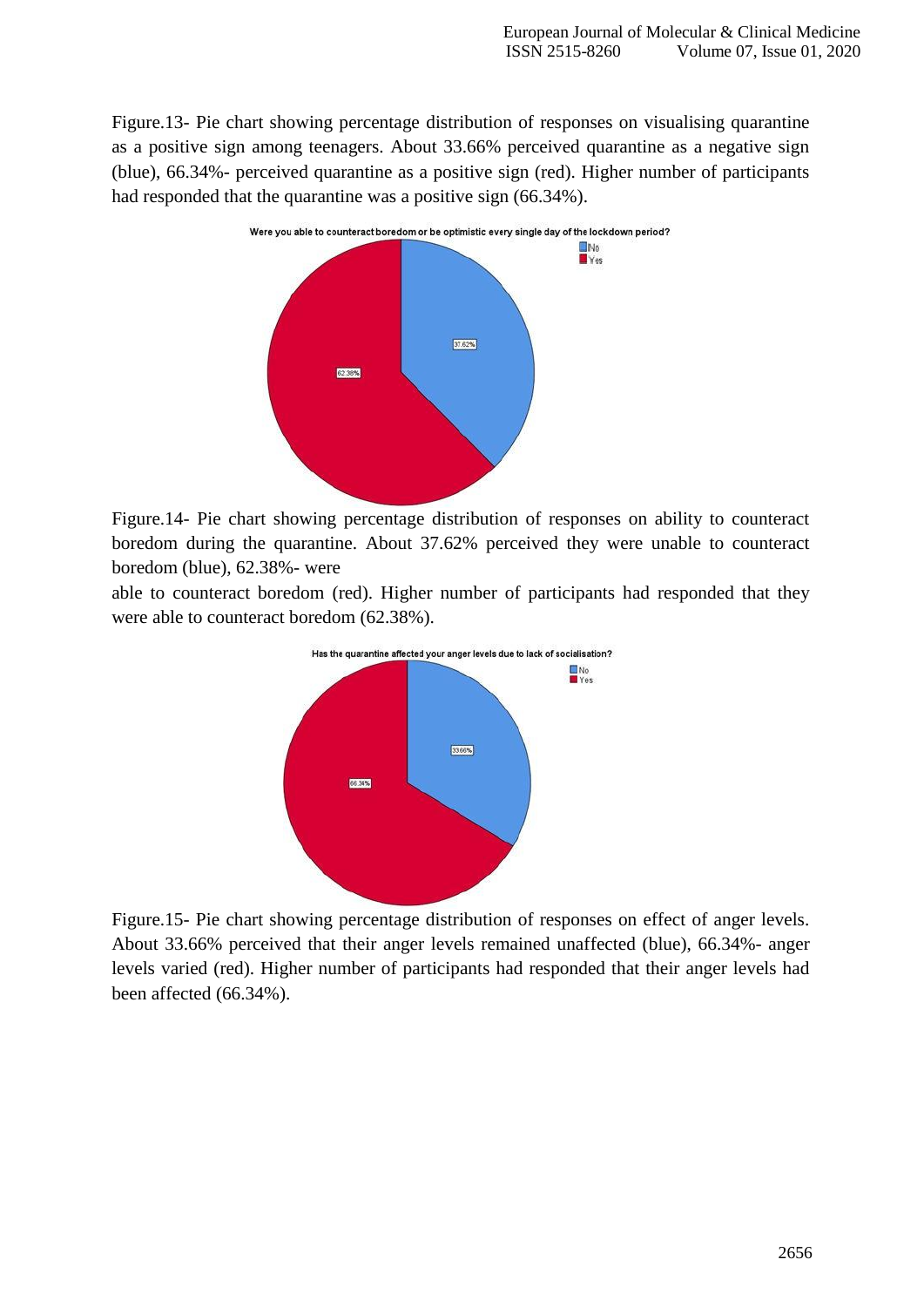

Figure.16- Pie chart showing percentage distribution of responses on change in opinion on quarantine. About 28.71% perceived that their opinion on quarantine did not change (blue), 71.29%- change in opinion (red). Higher number of participants had responded that they had a change in opinion on quarantine (71.29%).



Figure. 17- Bar graph showing the association between age and responses of awareness on quarantine and lockdown. X-axis represents age of participants and y-axis represents number of participants responded. Blue colour represents the number of participants who were unaware of the quarantine and red colour represents the number of participants who were aware. Students belonging to the age group 18-20 years had more knowledge on the awareness of quarantine as compared to the other age groups. However, the

association between age and awareness about quarantine is statistically not significant. Chi square analysis shows  $p=0.689$  ( $p>0.05$  which is statistically not significant).



Figure.18- Bar graph showing the association between age and responses to attitude towards holidays. X- axis represents age of participants and y-axis represents number of participants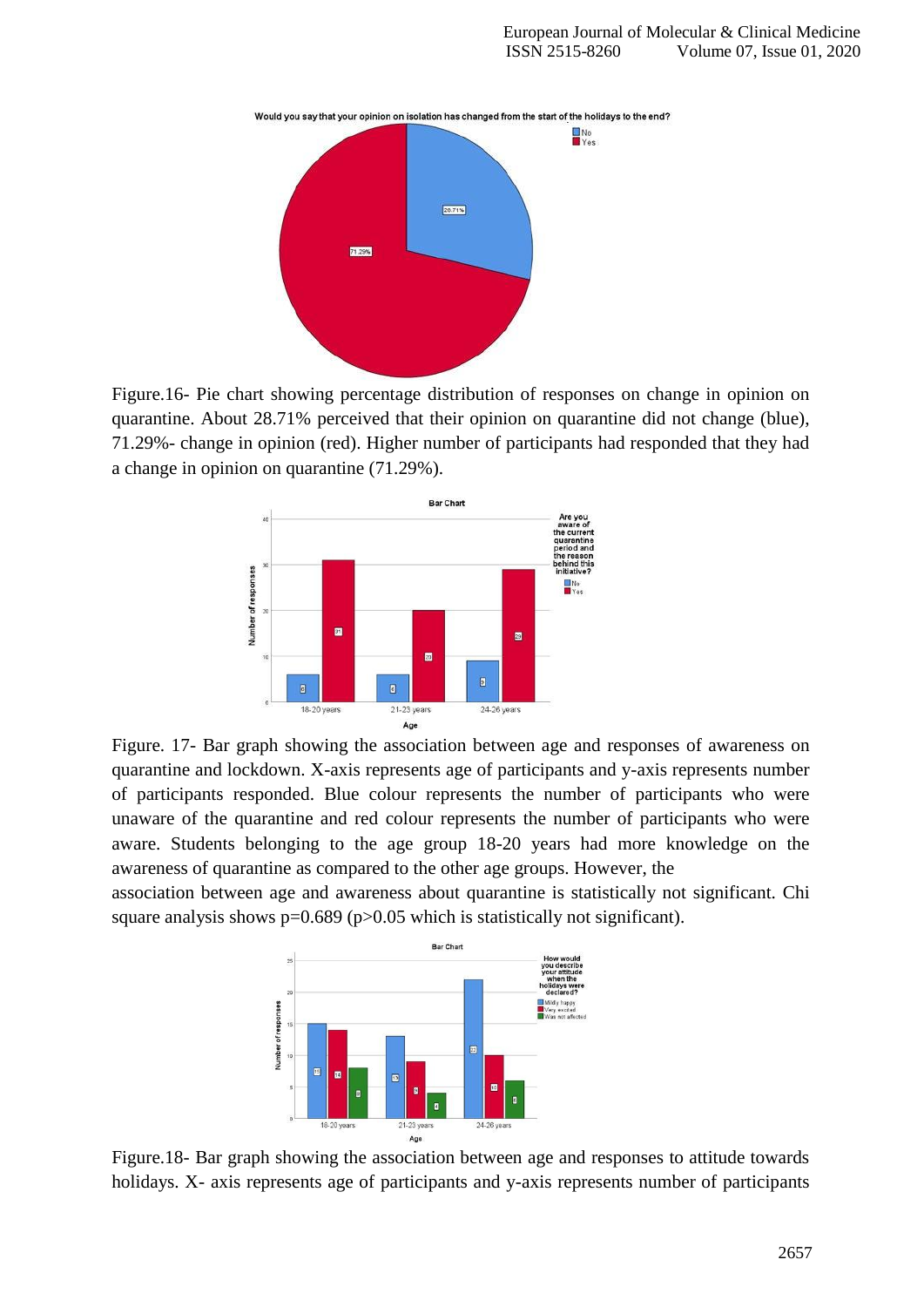responded. Blue colour represents the number of participants who were mildly happy, red colour represents the number of participants who were very excited and green colour represents the number of participants who were unaffected. Students belonging to the age group 18-20 years had better understanding of their attitude towards the holidays as compared to the other age groups. However, the association between age and attitude towards holidays is statistically not significant. Chi square analysis shows  $p=0.659$  ( $p>0.05$ ) which is statistically not significant).



Figure.19- Bar graph showing the association between age and responses of relation between quarantine and activities performed. X-axis represents age of participants and y-axis represents number of participants responded. Blue colour represents the number of participants who did not perform activities they loved and red colour represents the number of participants who performed activities they loved. Students belonging to the age group 18- 20 years had better understanding of the activities they performed during the quarantine as compared to the other age groups. However, the association between age and relation between quarantine and activities performed is statistically not significant. Chi square



analysis shows  $p=0.645$  ( $p>0.05$  which is statistically not significant).

Figure.20- Bar graph showing the association between age and responses to relationship with family members. X-axis represents age of participants and y-axis represents number of participants responded.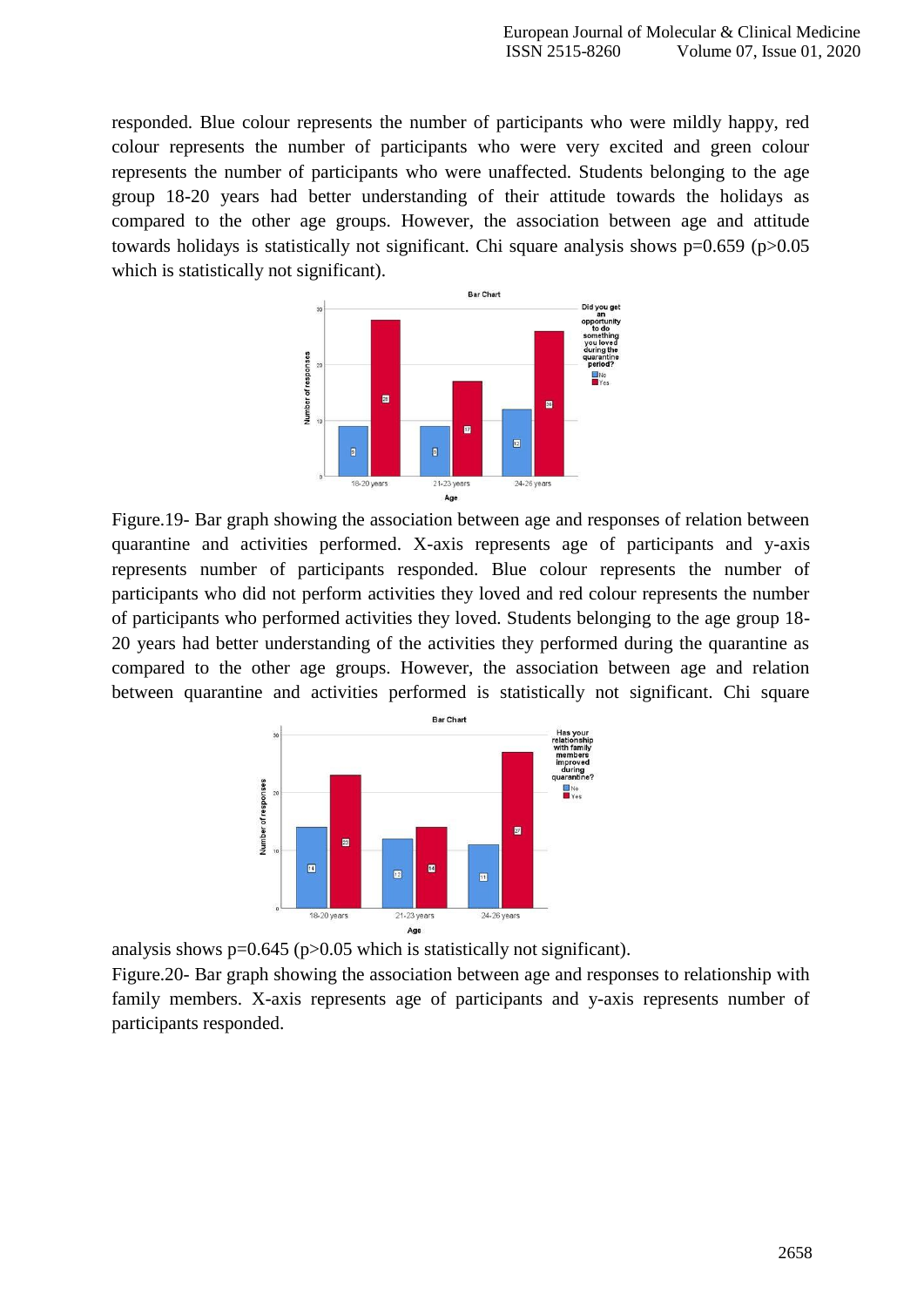Blue colour represents the number of participants whose relationship with family members remained unaffected and red colour represents the number of participants whose relationship with family members changed. Students belonging to the age group 18-20 years had better understanding of the change in their relationship with family members during the quarantine as compared to the other age groups. However, the association between age and relationship with family members is statistically not significant. Chi square analysis shows  $p=0.367$ 



(p>0.05 which is statistically not significant).

Figure.21- Bar graph showing the association between age and responses to their laughing tendency. X- axis represents age of participants and y-axis represents number of participants responded. Blue colour represents the number of participants unable to laugh at least 10 times a day and red colour represents the number of participants who were able to. Students belonging to the age group 24-26 years had better understanding of their laughing tendency during the quarantine as compared to the other age groups.

However, the association between age and their laughing tendency is statistically not significant. Chi square analysis shows p=0.367 (p>0.05 which is statistically not significant).

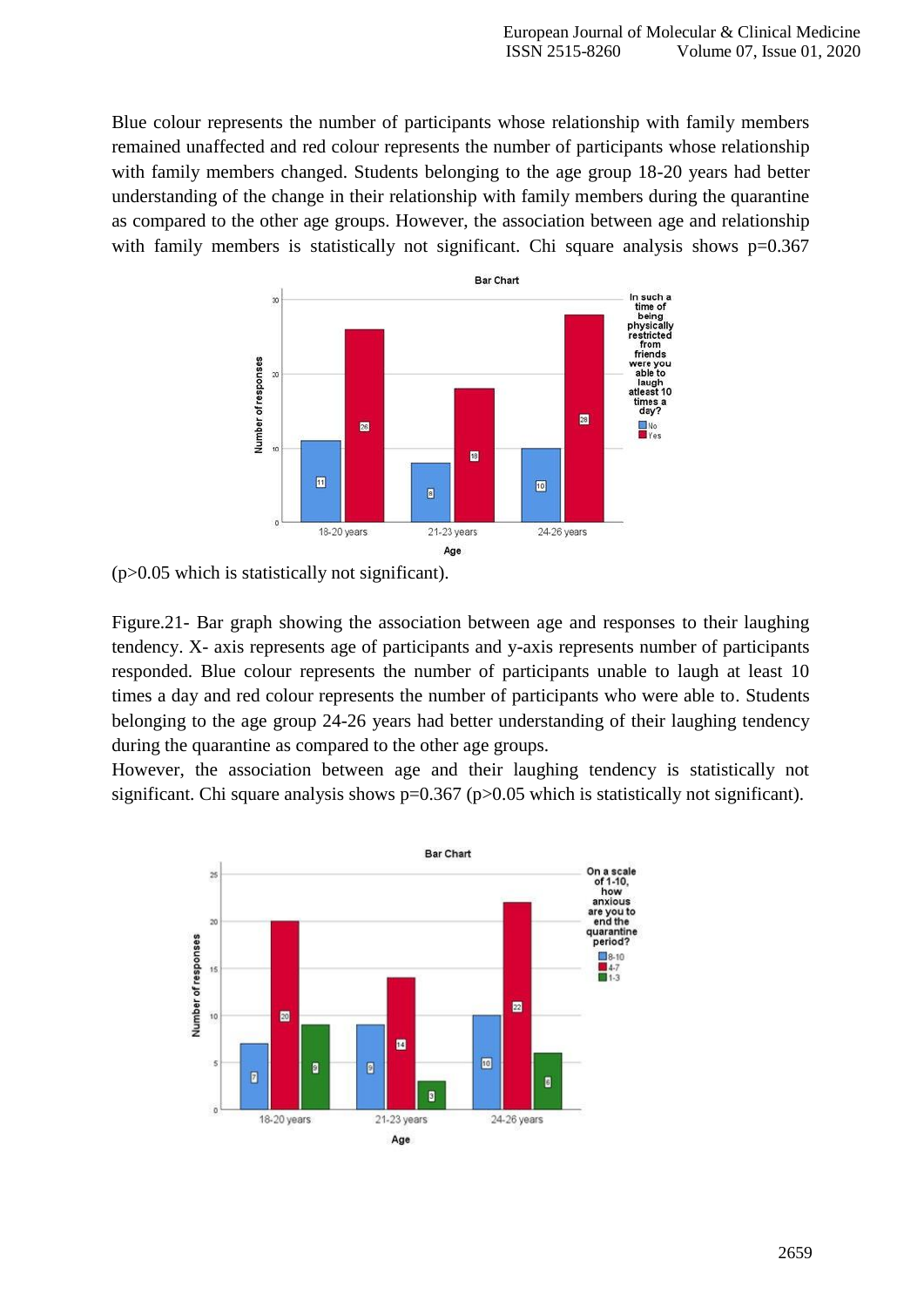Figure.22- Bar graph showing the association between age and responses to their anxiety for ending quarantine. X-axis represents age of participants and y-axis represents number of participants responded. Blue colour represents the number of participants who were severely anxious, red colour represents the number of participants who were moderately anxious and green colour represents the number of participants who were mildly anxious. Students belonging to the age group 24-26 years had better understanding of their anxiety levels during the quarantine as compared to the other age groups. However, the association between age and anxiety for ending quarantine is statistically not significant. Chi square analysis shows p=0.546 (p>0.05 which is statistically not significant).



Figure.23- Bar graph showing the association between age and responses to their relationship with friends. X-axis represents age of participants and y-axis represents number of participants responded. Blue colour represents the number of participants whose relationship remains unaffected, red colour represents the number of participants whose relationship became more distant and green colour represents the number of participants whose relationship brought them closer. Students belonging to the age group 24-26 years had better understanding of the change in relationship with friends as compared to the other age groups. However, the association between age and relationship with friends is statistically not significant. Chi square analysis shows  $p=0.289$  ( $p>0.05$  which is statistically not significant).



Figure.24- Bar graph showing the association between age and responses to engagement in activities. X- axis represents age of participants and y-axis represents number of participants responded. Blue colour represents the number of participants unable to engage in activities and red colour represents the number of participants who were able to. Students belonging to the age group 18-20 years had better understanding of their ability to engage in activities during the quarantine as compared to the other age groups. However, the association between age and engagement in activities is statistically not significant.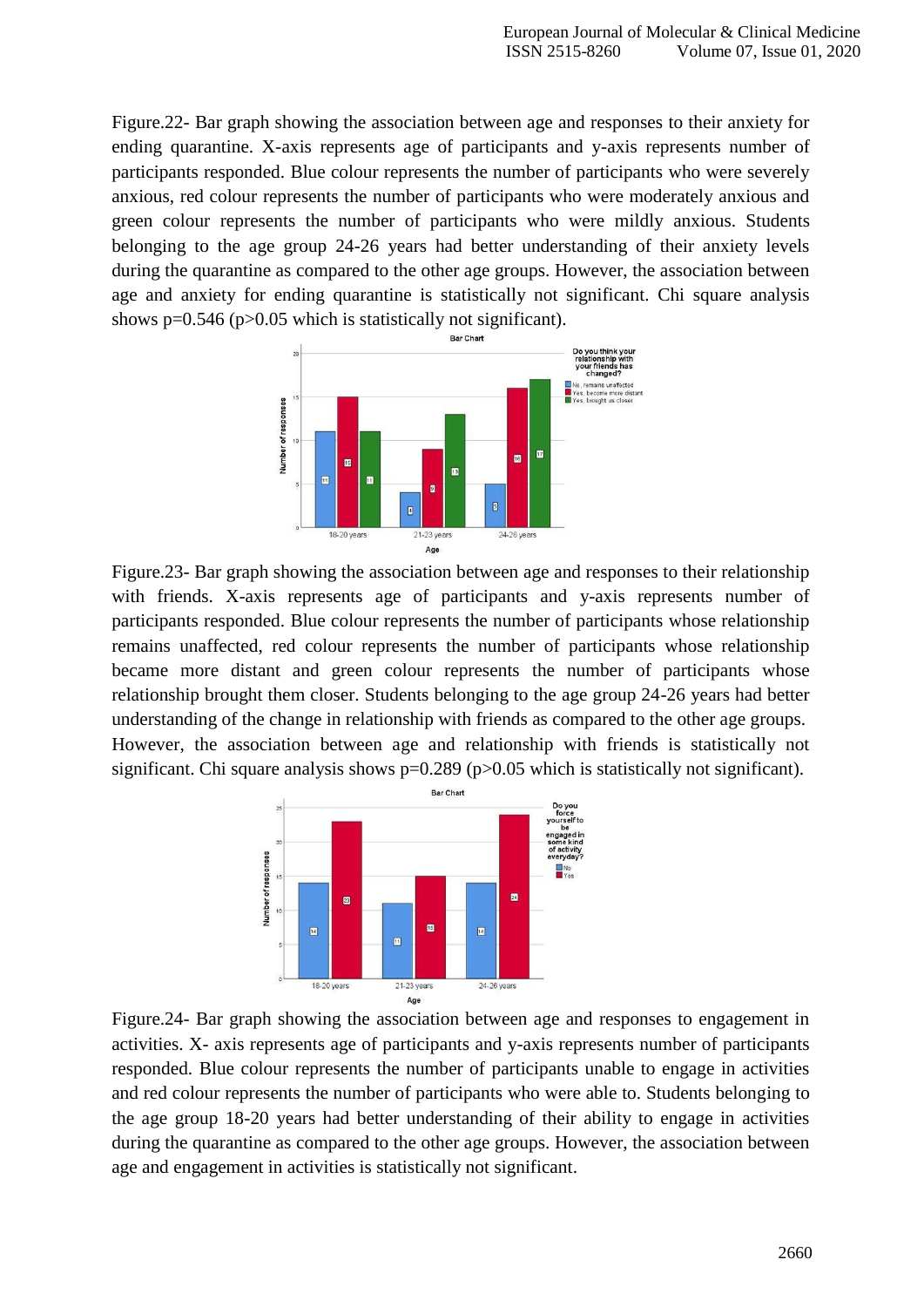Bar Chart Do you<br>think<br>'work<br>from<br>home'<br>has ar<br>impac Number of responses on<br>you? Maybe Ø E  $\blacksquare$ Ø œ ø  $\begin{bmatrix} 1 \\ 0 \end{bmatrix}$ 18-20 years 21-23 years 24-26 years Age

Chi square analysis shows  $p=0.901$  ( $p>0.05$  which is statistically not significant).

Figure.25- Bar graph showing the association between age and responses to impact of work from home. X-axis represents age of participants and y-axis represents number of participants responded. Blue colour

represents the number of participants who might be impacted, red colour represents the number of participants who were not impacted and green colour represents the number of participants who were impacted. Students belonging to the age group 21-23 years had better understanding of the impact of work from home during the quarantine as compared to the other age groups. However, the association between age and impact of work from home is statistically not significant. Chi square analysis shows  $p=0.699$  ( $p>0.05$  which is statistically not significant).



Figure.26- Bar graph showing the association between age and responses to dependence on social media. X-axis represents age of participants and y-axis represents number of participants responded. Blue colour represents the number of participants who were mildly dependent, red colour represents the number of participants who were moderately dependent and green colour represents the number of participants who were addicted. Students belonging to the age group 24-26 years had better understanding of their dependence on social media during the quarantine as compared to the other age groups. However, the association between age and dependence on social media is statistically not significant. Chi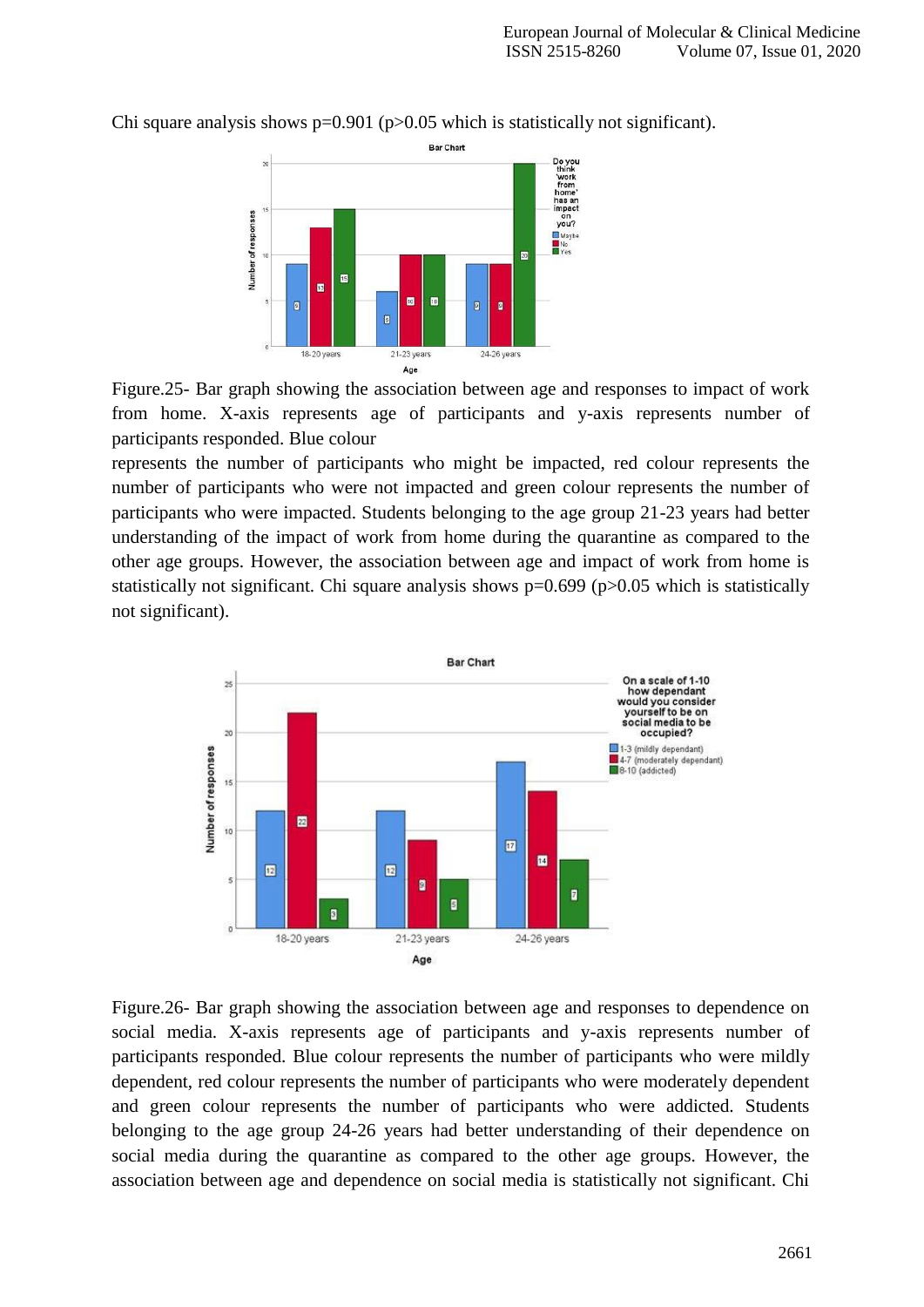

square analysis shows  $p=0.224$  ( $p>0.05$  which is statistically not significant).

Figure.27- Bar graph showing the association between age and responses on ability to survive without social networking. X-axis represents age of participants and y-axis represents number of participants responded. Blue colour represents the number of participants unable to and red colour represents the number of participants who were able to. Students belonging to the age group 24-26 years had better understanding of their ability to survive without social networking as compared to the other age groups.

However, the association between age and ability to survive without social networking is statistically not significant. Chi square analysis shows  $p=0.361$  ( $p>0.05$  which is statistically not significant).



Figure.28- Bar graph showing the association between age and responses to visualising quarantine as a positive effect. X-axis represents age of participants and y-axis represents number of participants responded. Blue colour represents the number of participants who visualised quarantine as a negative sign and red colour represents the number of participants who visualised quarantine as a positive sign. Students belonging to the age group 18-20 years had better understanding of their ability to visualize quarantine as a positive effect as compared to the other age groups. However, the association between age and visualising quarantine as a positive effect is statistically not significant. Chi square analysis shows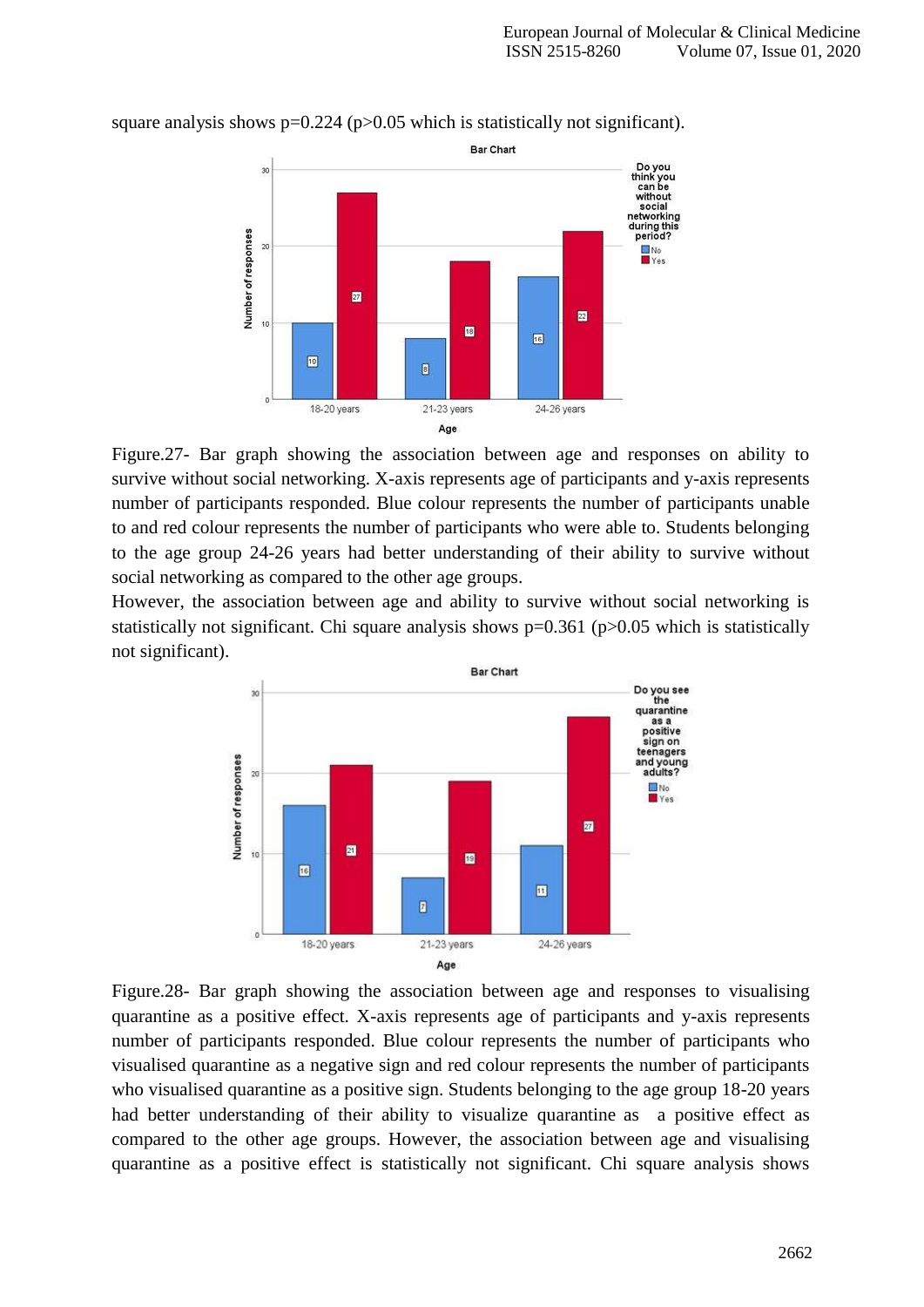

p=0.297 (p>0.05 which is statistically not significant).

Figure.29- Bar graph showing the association between age and responses on ability to counteract boredom. X-axis represents age of participants and y-axis represents number of participants responded. Blue colour represents the number of participants who were unable to counteract boredom and red colour represents the number of participants who were able to. Students belonging to the age group 18-20 years had better understanding of their ability to counteract boredom as compared to the other age groups. However, the association between age and ability to counteract boredom is statistically not significant. Chi square analysis shows p=0.578 (p>0.05 which is statistically not significant).<br>Bar Chart